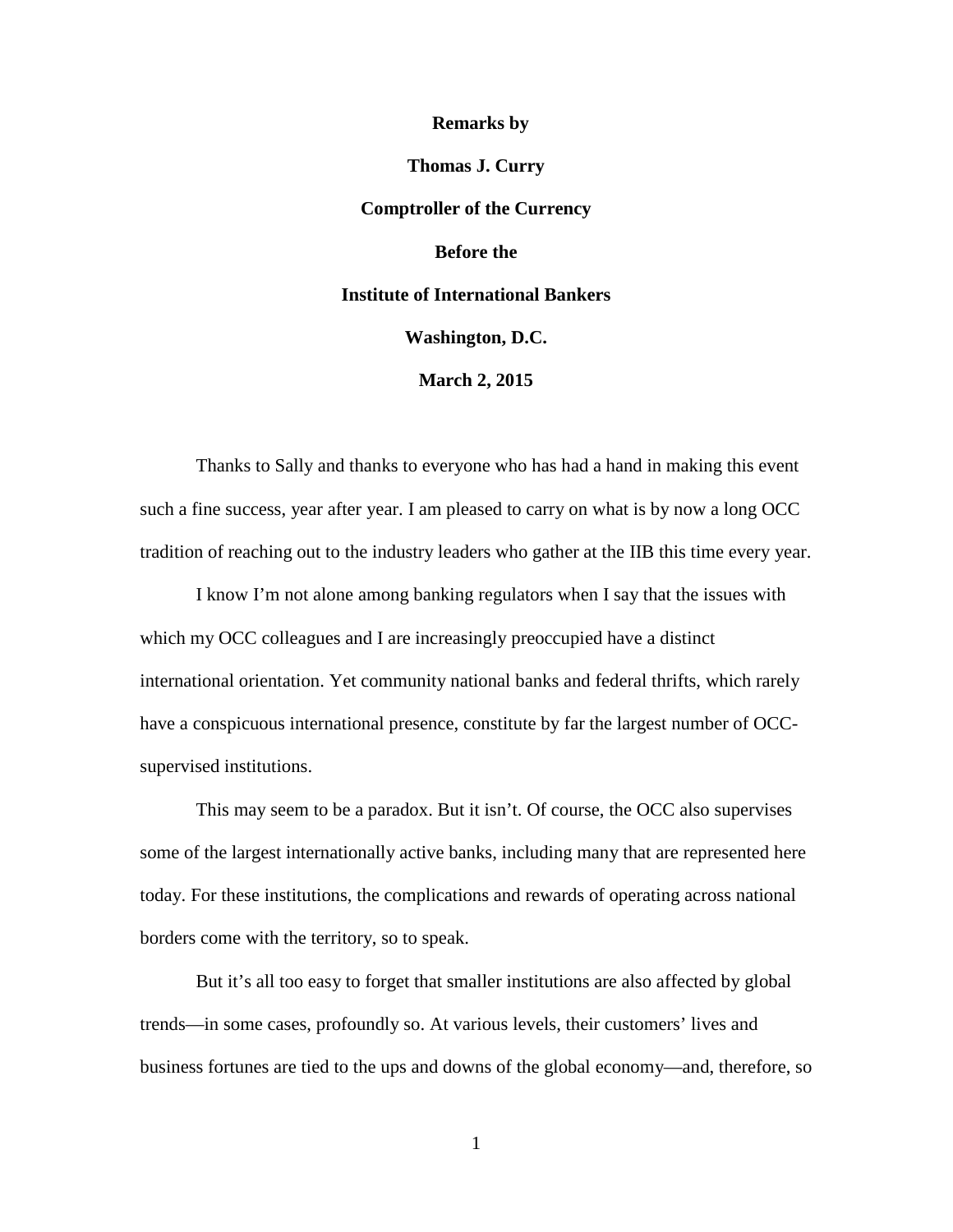are the banks' fortunes. And all banks, large and small, confront operational risks that are inherently transnational, such as cybersecurity and Bank Secrecy Act/Anti-Money Laundering (BSA/AML) compliance. In short, the OCC focuses on global banking issues because they affect every bank we supervise.

Our operational priorities reflect this emphasis. We are deeply engaged in the community of international supervisors, bilaterally and through the Basel Committee and other groups, in the effort to identify emerging risks and share best practices and perspectives. For the OCC, information sharing is emphatically a two-way street. As an example of how we absorb as well as impart insights, we are implementing extensive changes in our large and midsize bank supervision programs, based in large part on the recommendations of a group of foreign supervisors we invited to study those areas.

Also, as you know, the OCC has supervisory responsibility for the 49 federal branches of foreign banking organizations in the United States, which are an active and vibrant component of our banking system. Last month, we held an outreach meeting with the managers of OCC-supervised federal branches. Attendees not only heard from our lead experts; they also had the opportunity to speak their minds to us about the issues that matter to them.

When I spoke to the members of this group—and I am glad to see so many of these folks here today—I touched on three closely related topics. First, I talked about the OCC's supervisory expectations for federal branches and agencies. Second, I emphasized the importance of clear communications and information sharing, not only between the OCC and foreign banking organizations, but also between the OCC and their home country supervisors. Finally, I discussed a source of risk that is a matter of particular and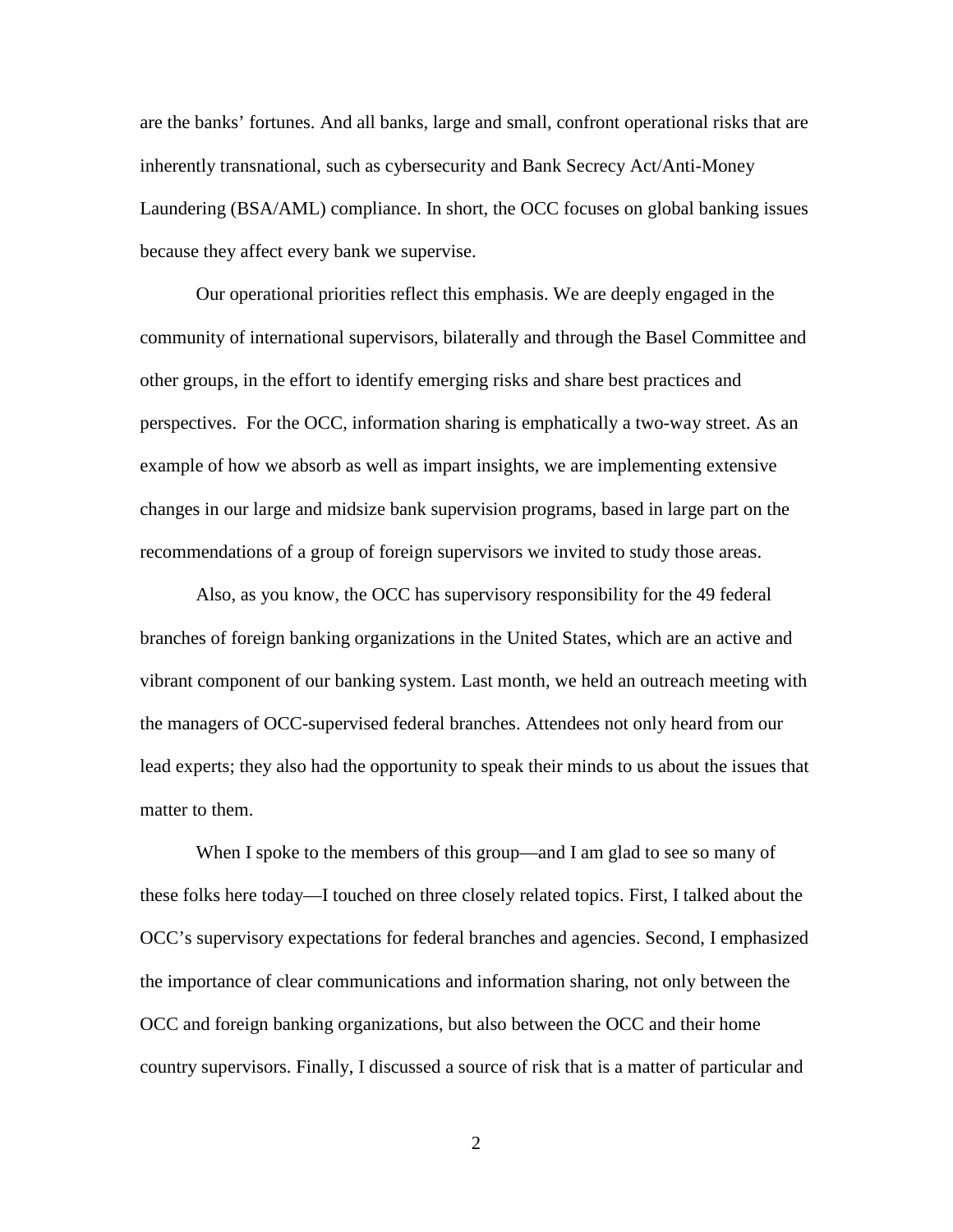growing urgency today: the requirements of the BSA/AML statutes. In this connection, I think it is extremely important that banks of all types and sizes understand the nature of BSA/AML risk, understand their BSA/AML regulatory obligations, and understand the importance of collaboration among financial institutions and sovereign supervisors to meet the rising BSA/AML risks.

Indeed, it is fair to say that banks face a serious challenge from terrorist and criminal organizations. I have often said that money is like water for terrorists; they need it to survive. It's our responsibility to deny it to them at the source, by stopping illicit money transfers and closing the gaps in cyberspace that can be exploited to fund their operations. Strong cybersecurity measures and BSA compliance are complementary and essential parts of this effort.

Obviously, this is an ambitious agenda—too ambitious for any one country to achieve on its own. But working within the community of nations, it is well within our grasp.

Combating the money laundering and terrorist threats requires each of us to do our part, individually and together. That means that every U.S. financial institution must adhere to strong risk management standards for BSA/AML. But it also requires that their foreign counterparts have equally high standards in place.

One of my highest priorities since becoming Comptroller in 2012 has been to strengthen the OCC's oversight of BSA/AML compliance in the banks we supervise. We have modified our examination procedures so that BSA deficiencies receive proper emphasis in our evaluation of each bank's overall safety and soundness. We have focused on the BSA/AML risks that can arise when third-party relationships are not properly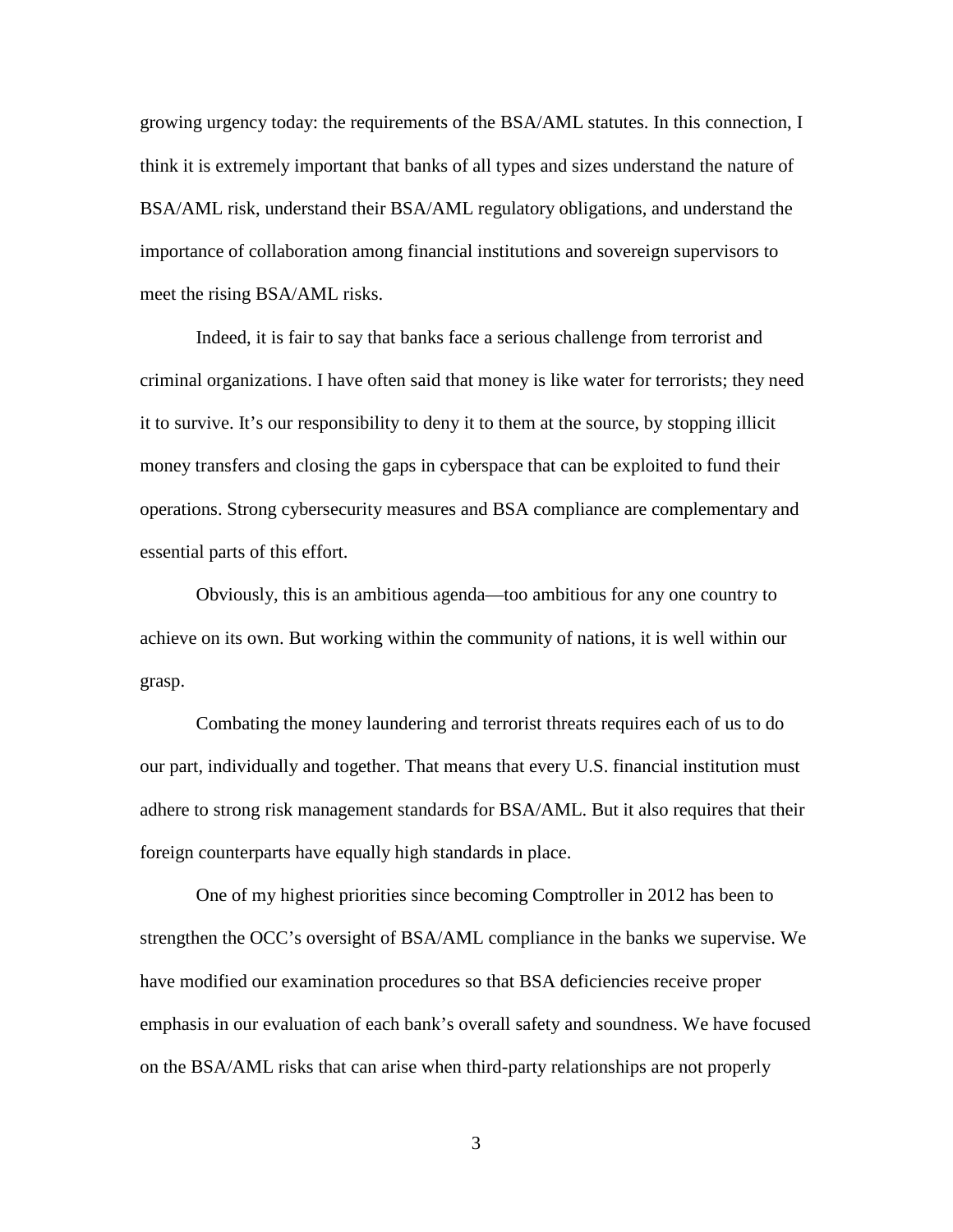managed. We have demanded that OCC-supervised institutions provide adequate resources to their BSA/AML compliance functions and assign accountability for compliance across all business lines that entail BSA/AML risk. And, where we found serious problems and violations, we have taken appropriate enforcement actions.

National banks and federal savings associations have responded by committing resources and expertise to manage and control BSA/AML risk. While some banks still have a ways to go, the vast majority of our institutions have solid programs in place.

This progress is to be applauded. But unfortunately, it is merely a good start, and it is not static. Financial institutions here and around the world face multiple challenges on the AML and terrorist financing front, not the least of which is the constantly evolving nature of the threat, as criminal and terrorist elements alter their tactics to avoid detection and continue to penetrate our defenses.

Another challenge facing U.S. institutions relates to the Bank Secrecy Act itself. Although the law has been updated several times since it was enacted in 1970, the current regulatory regime provides for a process that is document-driven and that relies heavily on individual decision-making. In the time it takes to generate and investigate a Suspicious Activity Report (SAR), the criminal or terrorist may well have changed tactics and moved on.

Given the growing sophistication of terrorists and criminals, we have to make sure that the BSA is equal to the task. To this end, the OCC continues to discuss with our regulatory colleagues ways in which we can improve the system, including removing or amending regulations and requirements that may no longer be necessary or effective. We are also working with our colleagues to find better ways to use technology in advancing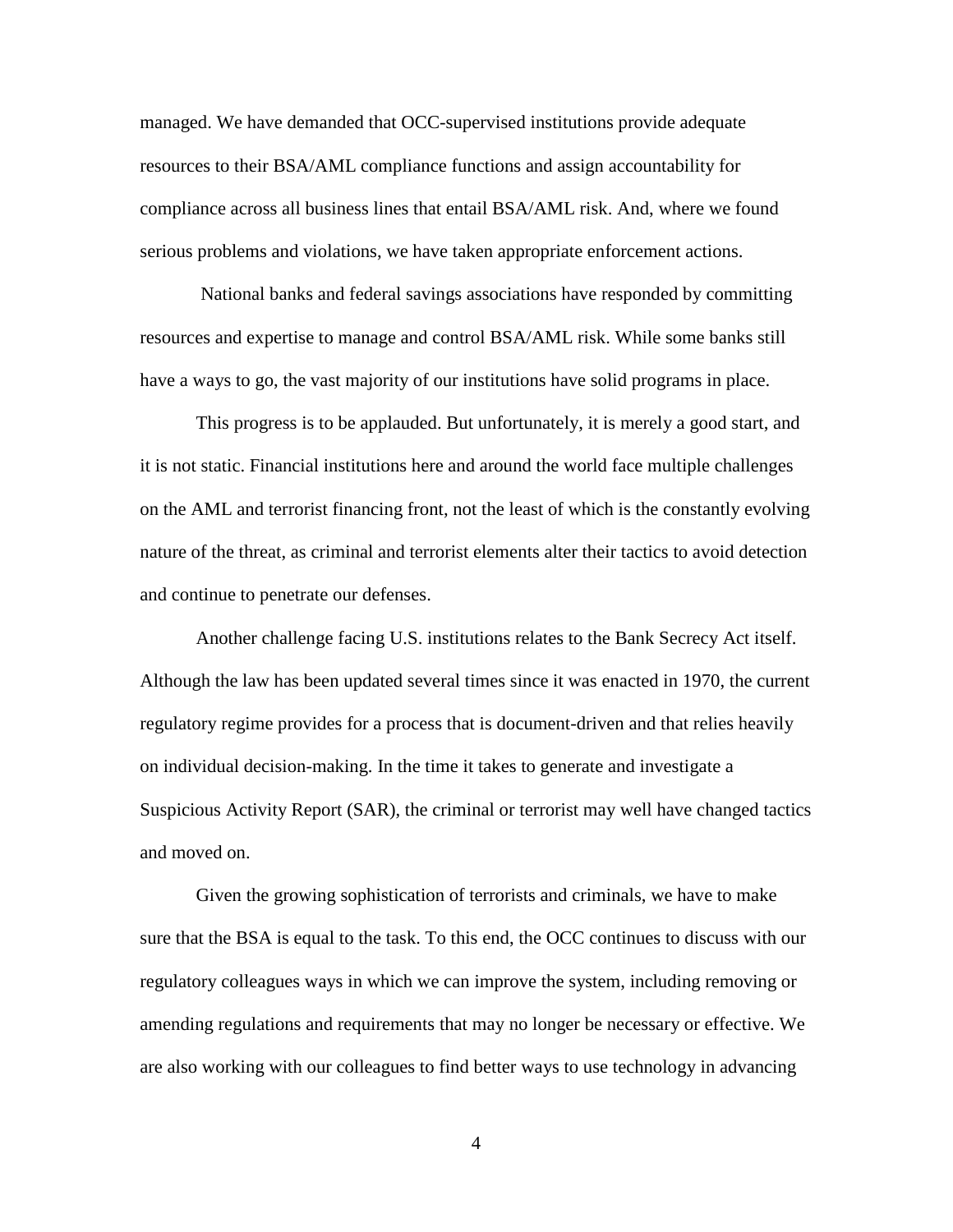our BSA/AML goals. Without question, technology is rapidly changing the way we do business. New payment systems are creating greater efficiencies and convenience, and virtual currencies offer the prospect of instantaneous transactions directly between individuals and entities on a global basis. These innovations are potentially revolutionary in their impact, and are advancing at a breakneck pace. The current regulatory regime, which is rooted in 20th century concepts and approaches, will need to change and adapt in order to remain relevant into the 21th century. While the task seems daunting, it is also foreseeable that, if properly employed, technology can be used by banks and the government to better meet the goals of the BSA, by providing more accurate and timely information to law enforcement and regulators, while simultaneously reducing cost and burden.

This need for innovation extends beyond the need for stronger cybersecurity measures. While often viewed as separate areas, the goals of BSA/AML and cybersecurity are increasingly converging. Terrorists, drug cartels, and cybercriminals all have a need to generate cash and move money, and it would seem that many of them would share some of the same goals. There are lessons to be learned from our decadeslong experience in BSA enforcement that can be applied to the cybersecurity area, and vice versa.

Another critical element to combating money laundering, terrorist financing, and other financial crimes is information sharing. The OCC is supporting legislative measures designed to promote the information sharing that is so critical to our success. For example, we have recommended legislation that strengthens the statutory safe harbor from civil liability for financial institutions that file SARs. The courts have ruled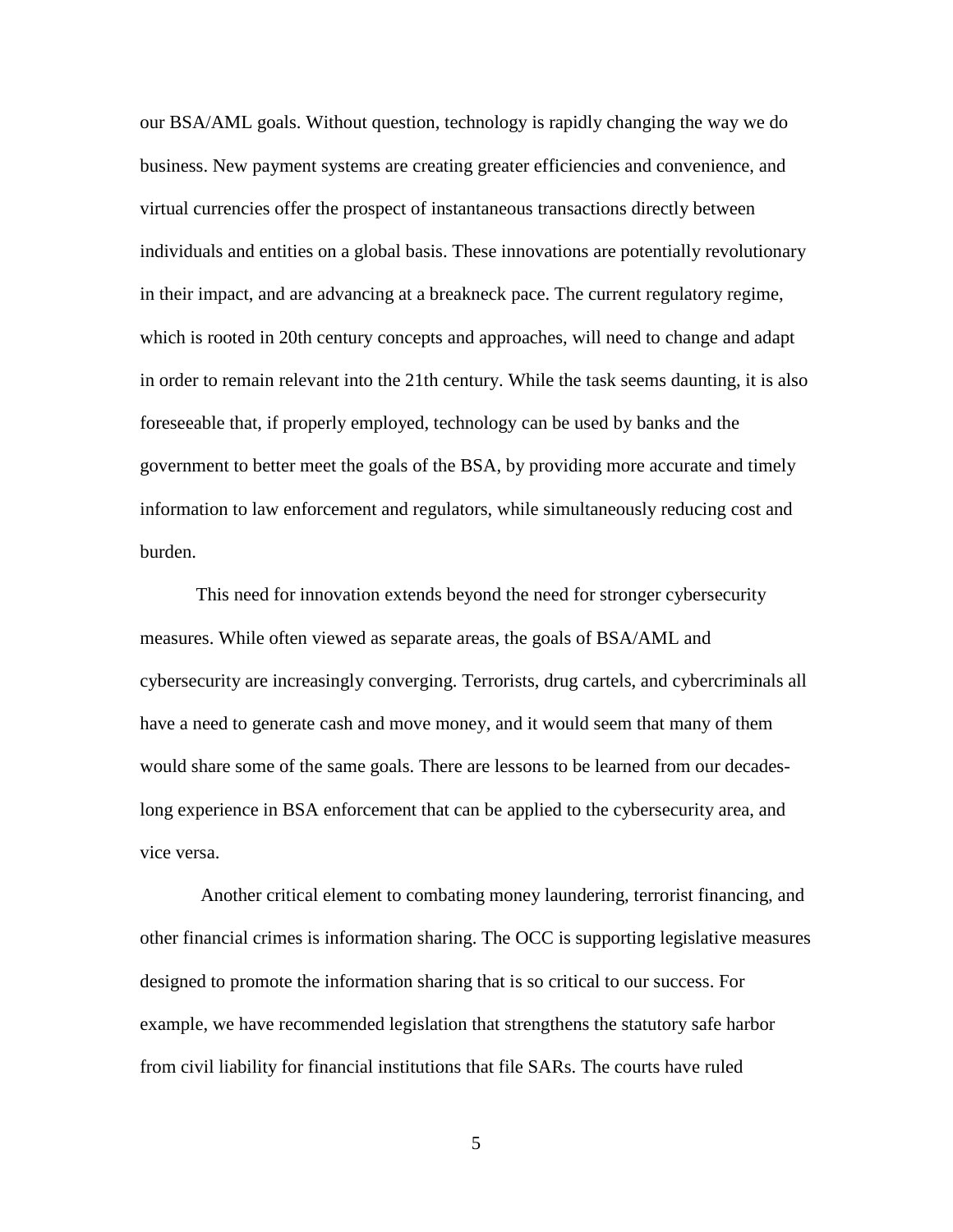inconsistently on this subject, with some holding that banks must have a "good faith belief" that a violation occurred to enjoy immunity from civil liability while others interpret the law to confer blanket immunity. The legislation we are supporting would ensure that financial institutions do not expose themselves to civil liability simply for complying with federal law.

We also support an amendment that would extend the safe harbor for banks that share information about bad actors and financial crimes with one another. Under current law, a bank has immunity from civil liability if it shares information about suspected money laundering or terrorist financing. While this immunity is an important protection, it does not go far enough because it does not cover other crimes such as computer intrusions, credit card fraud, wire fraud, and other financial crimes. We would like to see this safe harbor broadly extended to cover an array of financial crimes, to give banks maximum protection and encourage more robust information sharing.

I'd like to close with some thoughts on a subject that has drawn considerable attention of late. It is true that some U.S. banks have closed the accounts of certain customers, and entire categories of customers, based on concerns about BSA/AML risk. Some of these customers are foreign banking organizations that are long-term customers of the U.S. bank. Understandably, these actions have elicited complaints from those foreign banking organizations, complaints that have often had the backing of their home governments. It has also caused unavoidable hardship for customers who find themselves unable to transmit funds to family members in troubled countries.

There are no easy answers to these problems and, indeed, those problems may well lie beyond the capacity of commercial banks and their regulators to resolve. But, to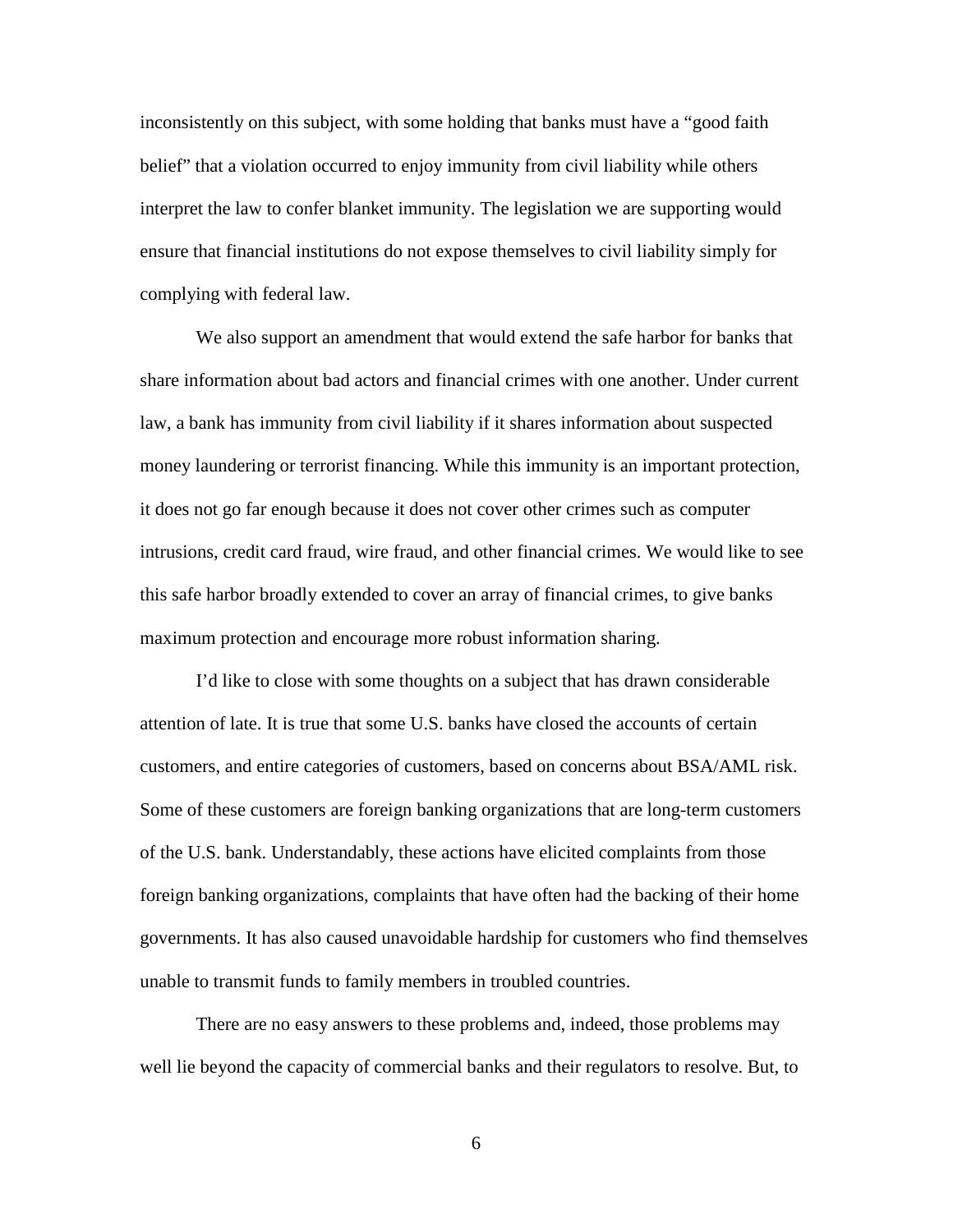the extent that it can, the OCC is committed to playing a constructive role in the dialogue and working with other parts of the U.S. government to address this important issue.

To be clear, the OCC does not encourage banks to terminate customer relationships without a careful analysis of the risks presented by that customer and the bank's ability to manage those risks. The OCC's mission is to ensure that the banks we supervise operate in a safe and sound manner. That means managing their risks appropriately, meeting the needs of their communities, complying with laws and regulations, and providing fair access to financial services and fair treatment of their customers. We require that banks' risk assessments take into account all the products and services they offer, as well as the customers and geographies they serve.

Within these parameters, we do not tell banks how to conduct their business. We certainly do not direct them to provide services to some customers and not to others. Still less, would we encourage banks to terminate entire categories of customers without regard to the risks presented. What is important—and what we do insist on—is that banks assess the risk posed by its customers and properly manage the assumed risk. This is no different in the BSA/AML area than it is in every other activity in which our banks engage.

The question we should perhaps be asking is this: what can be done to lower the risk profile of, and raise standards for, customers and counterparties in regard to antimoney laundering? Part of the assessment that banks conduct is an evaluation of their foreign correspondents' own risk management practices and comprehensive supervision. Obviously, where these practices are less effective and the applicable requirements less exacting, the adoption of a more comprehensive AML regime to which the foreign